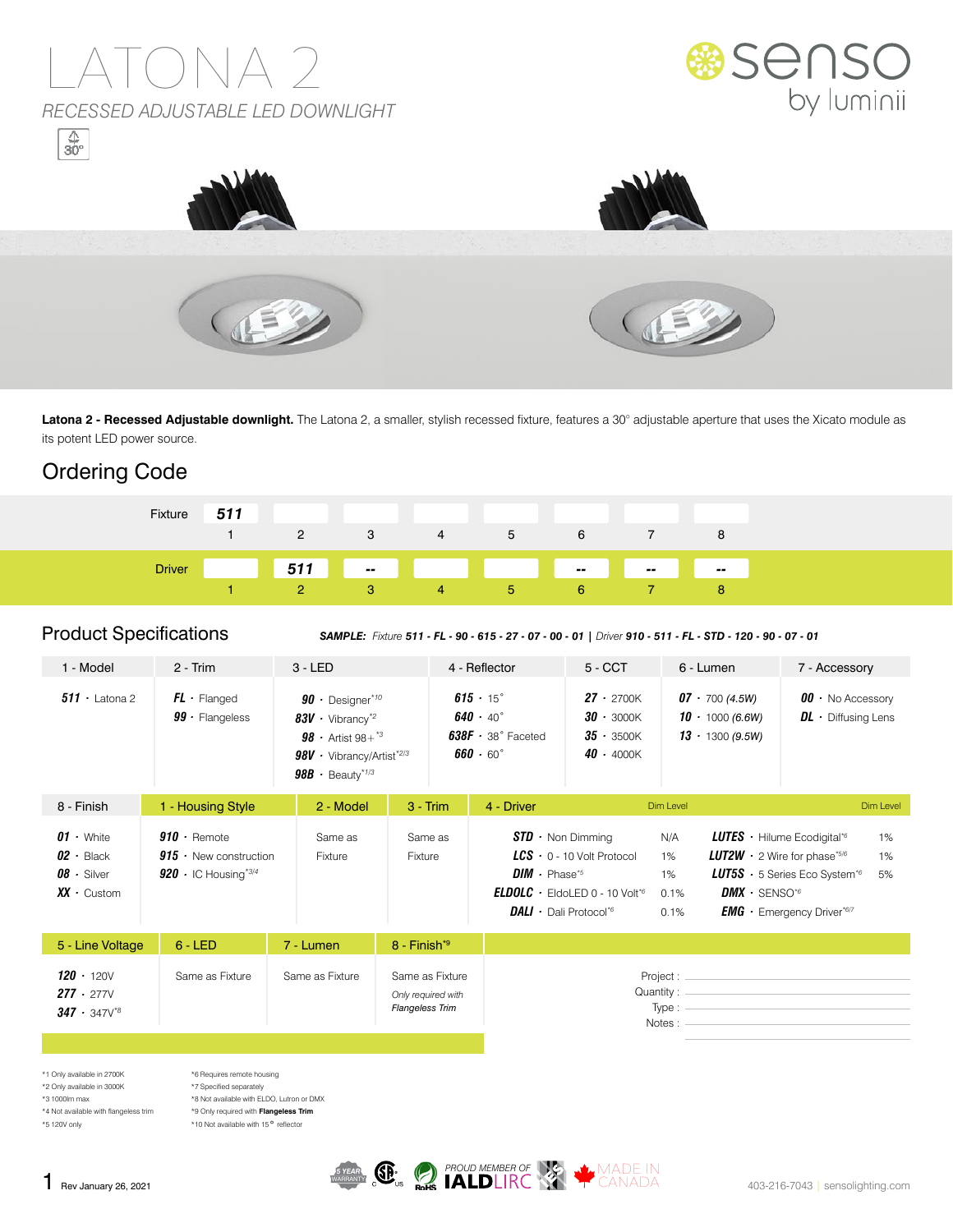

### XTM Module

- Up to 125 lumens per Watt at operating conditions
- Very tight color consistency, within 1 x 2 MacAdam Ellipses
- Available in 19mm and 9mm LES
- 83+ and 98+ CRI versions

### **98+** (Artist)

Xicato Artist Series is virtually indistinguishable from halogen light, and delivers high quality, natural light that is efficient and long lasting.



**CCT:** 2700 - 4000 **CRI:** 98+



Xicato Vibrant Series enables us to see colors, hues and tones, that are real, but simply aren't visible under halogen light.

**CCT:** 3000 **CRI:** 83+, 98+

**Vibrancy**

#### **Designer**

Xicato Designer Series is custom formulated to provide outstanding color rendering while retaining high efficacy.



**CCT:** 2700 - 4000 **CRI:** 90

#### **Beauty**

Xicato Beauty Series makes it possible to precisely tune the spectrum to deliver extraordinary clarity and fidelity for settings where people are the focus.



**CCT:** 2700 **CRI:** 95







### Installation

- For new and retrofit installations
- Easy installation with spring loaded tabs
- Simple connection between fixture and driver via quick connect
- 0° to 30° adjustable tilt angle

## Construction/Finish

- Powder coated in white, black or silver
- Custom finish are available
- Cast aluminum
- Seismic tether • Made in Canada